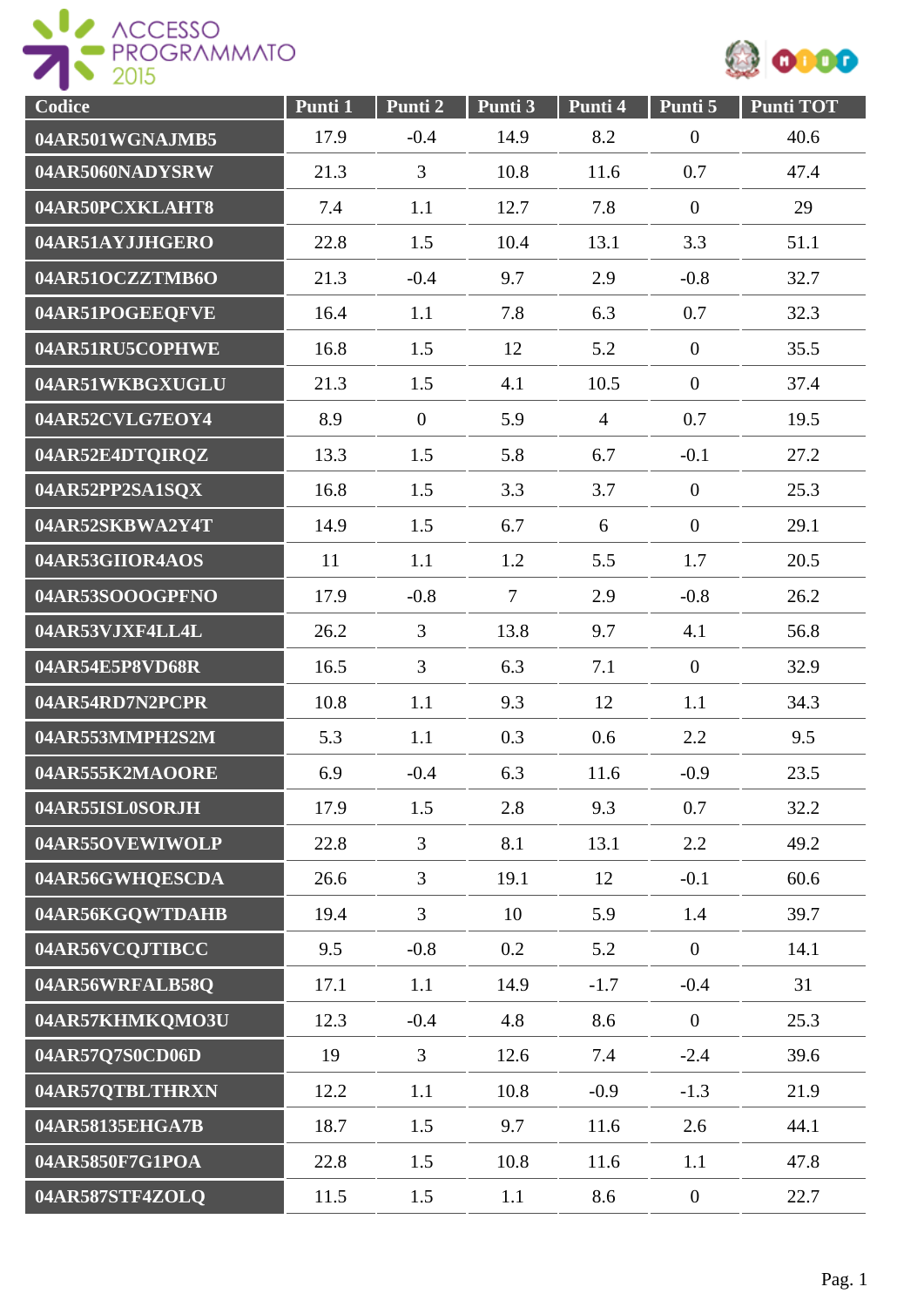



| Codice          | Punti 1 | Punti 2        | Punti 3        | Punti 4 | Punti 5          | <b>Punti TOT</b> |
|-----------------|---------|----------------|----------------|---------|------------------|------------------|
| 04AR58K1BSM2OCK | 23.2    | 1.5            | 15.3           | 12      | 2.6              | 54.6             |
| 04AR58N0XBPLBCD | 1.7     | 3              | 11.9           | 11.6    | 5.2              | 33.4             |
| 04AR58SH4D0WJHX | 15.7    | 1.1            | 4.5            | 9       | $\mathbf{0}$     | 30.3             |
| 04AR5AA58JOD2NK | 11      | 1.1            | $-2.6$         | 5.5     | $-1$             | 14               |
| 04AR5ALRZHZOUOI | 5.4     | $\overline{0}$ | 2.9            | 0.6     | $\mathbf{0}$     | 8.9              |
| 04AR5APJWKS65QE | 18.6    | 1.1            | 2.6            | 8.6     | 1.1              | 32               |
| 04AR5AWB8FIZGNZ | 15.2    | $-0.4$         | 13.4           | 7.8     | $-0.4$           | 35.6             |
| 04AR5AY66SJ82UC | 14.5    | 1.1            | 6.2            | 9.3     | 2.1              | 33.2             |
| 04AR5BCHBM5YO3Y | 3.6     | 1.1            | 3.2            | 4.1     | $\overline{0}$   | 12               |
| 04AR5BEQSAOBPVT | 21.3    | 1.1            | 12.3           | 10.5    | 6                | 51.2             |
| 04AR5BFP2ZWT8TC | 21.7    | $-0.4$         | 6.7            | 2.6     | $\mathbf{0}$     | 30.6             |
| 04AR5BTSCDNO8YB | 17.5    | 1.1            | 9.7            | 8.2     | 1.5              | 38               |
| 04AR5BXHOW4LPFD | 15.2    | $-0.4$         | 10.1           | 7.8     | $-0.4$           | 32.3             |
| 04AR5C4T0GX2MEC | 3.7     | 1.5            | 7.1            | 2.9     | 5.6              | 20.8             |
| 04AR5CGEXVQPZTM | 16.8    | 1.5            | $\overline{7}$ | 6.7     | 2.9              | 34.9             |
| 04AR5CIAPSBVBMM | 19.4    | 1.1            | 7.8            | 11.6    | $-1.2$           | 38.7             |
| 04AR5CRKEJ5ZSBP | 22.4    | 1.1            | 12.3           | 11.2    | $-0.9$           | 46.1             |
| 04AR5D0WRNAHHWD | 19.1    | 1.5            | 9.7            | 7.1     | $\mathbf{0}$     | 37.4             |
| 04AR5D3SP00PUEP | 16.7    | 1.1            | $\overline{2}$ | 11.2    | $-2.5$           | 28.5             |
| 04AR5D4FPXUJNO1 | 6.2     | $-0.8$         | 1.3            | 7.8     | $-0.4$           | 14.1             |
| 04AR5DE58AQKKNG | 20.5    | 1.5            | 2.8            | 10.1    | 2.9              | 37.8             |
| 04AR5DETAB6SCEL | 17.9    | 1.5            | 16.1           | 8.6     | 2.2              | 46.3             |
| 04AR5DEUQPQB2GS | 5.3     | $-0.8$         | 0.5            | 5.5     | $-2.8$           | 7.7              |
| 04AR5DG06FJSXVS | 18.3    | 1.5            | 3.7            | 3.7     | 1.5              | 28.7             |
| 04AR5DGDQYKSFD6 | 19      | 1.5            | 13.1           | 8.2     | $-0.4$           | 41.4             |
| 04AR5DIYOECB1JJ | 10.4    | $\overline{0}$ | 10.8           | 7.8     | $\overline{0}$   | 29               |
| 04AR5DJZTNMBSUB | 18.7    | $\overline{0}$ | 2.1            | 0.6     | $\overline{0}$   | 21.4             |
| 04AR5DNHKKPU8IJ | 26.2    | 1.5            | 7.4            | 11.6    | 0.3              | 47               |
| 04AR5DYQBXHXC8M | 13.3    | $-0.4$         | 1.4            | 3.7     | 1.1              | 19.1             |
| 04AR5E0UPGUJMZZ | 19      | 1.5            | 2.9            | 7.1     | $\boldsymbol{0}$ | 30.5             |
| 04AR5ECYMGCNEBM | 19.8    | 1.5            | 6.3            | 7.1     | 4.5              | 39.2             |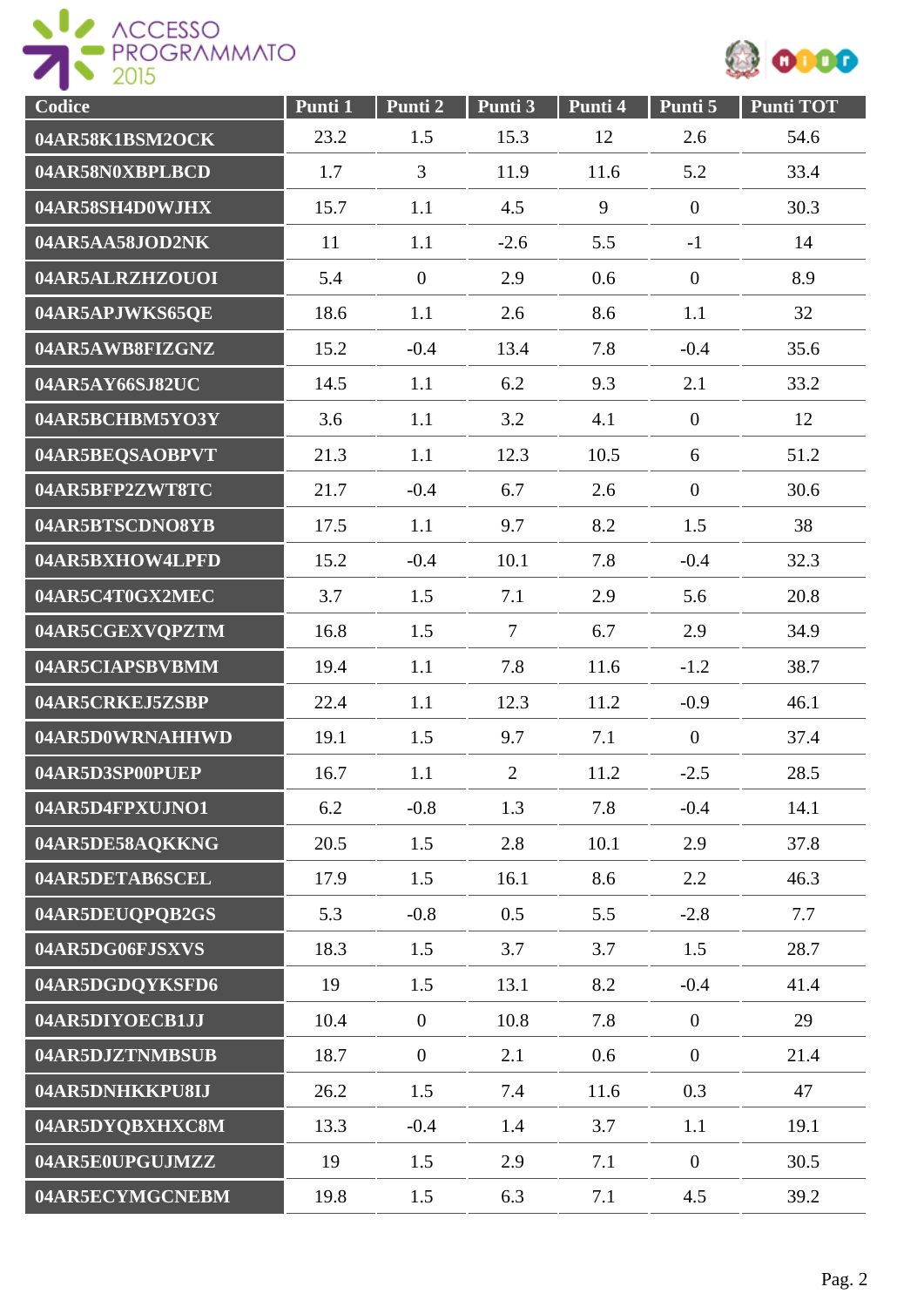



| Codice          | Punti 1 | Punti 2          | Punti 3        | Punti 4 | Punti 5          | <b>Punti TOT</b> |
|-----------------|---------|------------------|----------------|---------|------------------|------------------|
| 04AR5EGFLJMZOGF | 15.6    | 1.1              | $\overline{2}$ | 2.1     | $-1.2$           | 19.6             |
| 04AR5EH1NMWOTO4 | 21.3    | 1.5              | 7.4            | 7.4     | 0.7              | 38.3             |
| 04AR5EN6OFCARQ7 | 4.4     | $-0.4$           | 3.3            | 7.8     | $-1.2$           | 13.9             |
| 04AR5EOOZSCGJ8X | 14.9    | $\boldsymbol{0}$ | 10.1           | 13.1    | 3                | 41.1             |
| 04AR5EVRAKQ2OKA | 15.6    | 1.1              | 9.6            | 9.7     | $-0.5$           | 35.5             |
| 04AR5F1XFAWQUJ5 | 12      | $\overline{0}$   | 10.5           | 7.1     | $\overline{0}$   | 29.6             |
| 04AR5FBV4LE81CS | 16.7    | $-0.4$           | 2.5            | 13.1    | 2.1              | 34               |
| 04AR5FIBWGE7VOW | 15.2    | $\overline{3}$   | $\overline{4}$ | 2.6     | $-1.2$           | 23.6             |
| 04AR5FMHVJOSU3Q | 14.8    | 1.1              | $-0.7$         | 3.6     | 2.8              | 21.6             |
| 04AR5FN4NXVC5TU | 21.7    | 1.5              | 7.7            | 8.2     | $-1.6$           | 37.5             |
| 04AR5FS7N5PAOHE | 17.9    | 1.1              | $\overline{7}$ | 8.6     | $-0.5$           | 34.1             |
| 04AR5FV8R8JXJGP | 19      | $\boldsymbol{0}$ | 9.3            | 13.1    | 0.7              | 42.1             |
| 04AR5FYQMWGVXUS | 3.3     | 1.5              | 4.8            | 3.3     | $-0.1$           | 12.8             |
| 04AR5GBSDPNY566 | 9.9     | $-0.4$           | $-1.7$         | 3.6     | 0.7              | 12.1             |
| 04AR5GMWKOXYIES | 13.4    | 1.5              | 13.1           | 5.6     | $-0.4$           | 33.2             |
| 04AR5GOAKNIOHON | 15.6    | 1.5              | 3.2            | 2.5     | 2.5              | 25.3             |
| 04AR5GTNJ4JWCSU | 14.8    | $-0.8$           | 5.8            | 3.6     | $\mathbf{1}$     | 24.4             |
| 04AR5GV4FSGURHX | 10.7    | $-0.8$           | 4.7            | 4.8     | $-0.8$           | 18.6             |
| 04AR5H8R1BQOEXL | 25.1    | 1.5              | 8.9            | 2.5     | $-0.4$           | 37.6             |
| 04AR5HU8DIIVESW | 7.5     | $-0.4$           | 7.1            | 9       | $\boldsymbol{0}$ | 23.2             |
| 04AR5HWGS6BD8GO | 15.2    | 1.1              | 8.9            | 13.1    | $-1.2$           | 37.1             |
| 04AR5IASPONWRSE | 17.9    | $\overline{3}$   | 7.4            | 7.1     | $\overline{0}$   | 35.4             |
| 04AR5IBRZOUOLRW | 7.3     | 1.5              | 0.3            | 2.5     | $\boldsymbol{0}$ | 11.6             |
| 04AR5ICYFMGFVHE | 14.9    | 1.5              | 11.6           | 4.4     | 6                | 38.4             |
| 04AR5IDBYUD6YWE | 19.4    | 1.5              | 4.3            | 7.8     | 0.3              | 33.3             |
| 04AR5IN7W0XIYZ7 | 10      | $-0.4$           | $-0.4$         | 9.7     | $\overline{0}$   | 18.9             |
| 04AR5IOWX1MRRPD | 16.7    | $-0.8$           | 4.3            | 0.2     | $\overline{0}$   | 20.4             |
| 04AR5ISNVDIUYE1 | 6.7     | $\overline{3}$   | 3.6            | 8.6     | 2.6              | 24.5             |
| 04AR5J4Z3RJOWNN | 10.7    | 1.1              | 9.3            | 5.2     | $\overline{0}$   | 26.3             |
| 04AR5JEND1ZQTRM | 20.9    | 3                | $\overline{7}$ | $-1.3$  | 2.9              | 32.5             |
| 04AR5JFWTQDQXPH | 5.2     | 3                | 13.4           | 3.7     | 0.7              | 26               |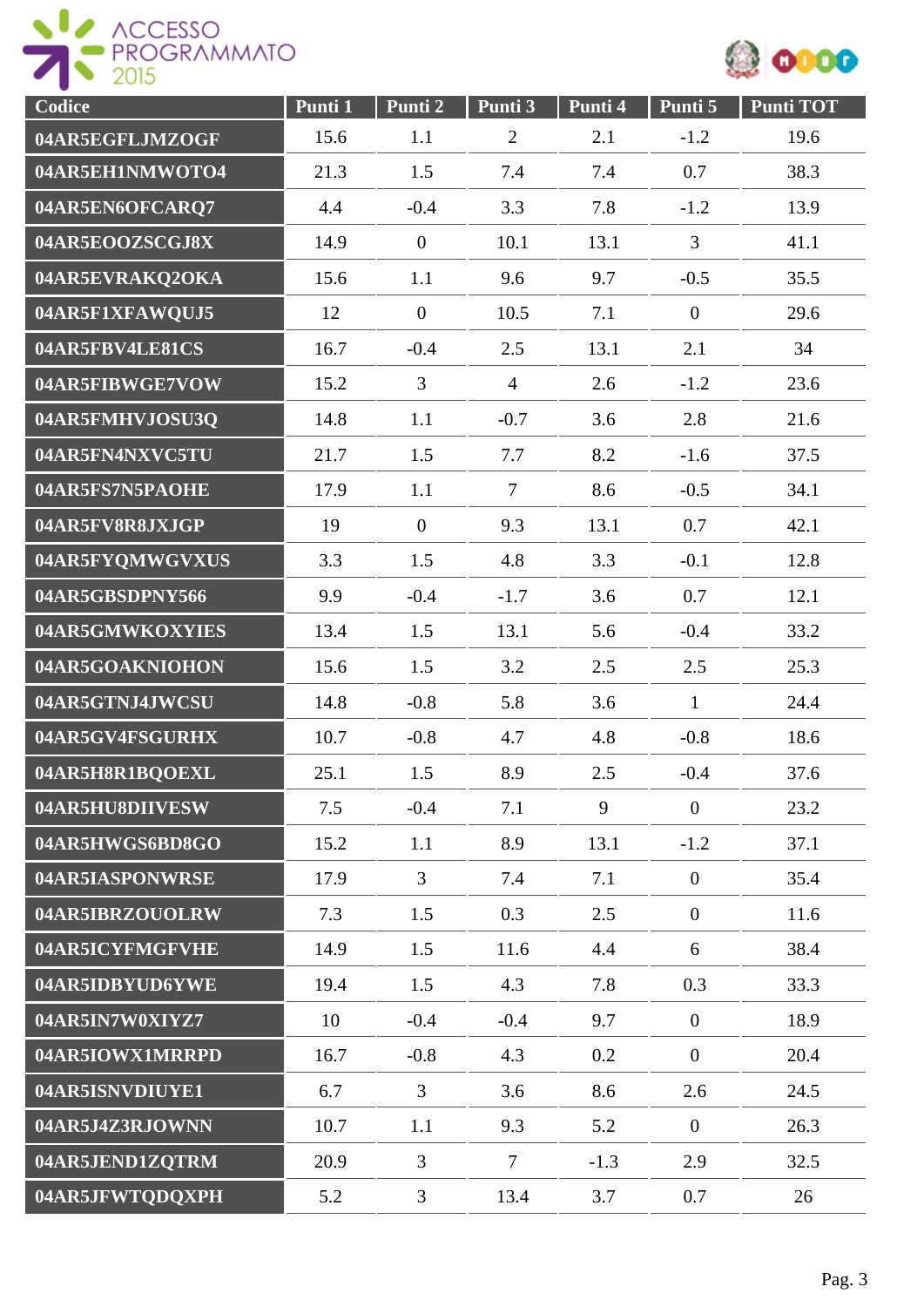



| Codice          | Punti 1 | Punti 2          | Punti 3        | Punti 4        | Punti 5          | <b>Punti TOT</b> |
|-----------------|---------|------------------|----------------|----------------|------------------|------------------|
| 04AR5JGLUQSZPGO | 17.5    | $-0.4$           | 16.8           | 11.6           | $\overline{0}$   | 45.5             |
| 04AR5JLYQB8OYUY | 17.2    | 3                | 13.8           | 1.7            | $-0.8$           | 34.9             |
| 04AR5JQKWGY3P8T | 11.8    | 1.1              | 16.4           | $\overline{4}$ | $-0.9$           | 32.4             |
| 04AR5KKS4WZPNDQ | 19      | 1.1              | 13.4           | 9.7            | $-1.2$           | 42               |
| 04AR5KMLV5CCJSS | 17.5    | 1.5              | 8.1            | 7.4            | $\boldsymbol{0}$ | 34.5             |
| 04AR5KS6YIFJHSC | 11.4    | $-0.4$           | 2.5            | 7.4            | $\overline{0}$   | 20.9             |
| 04AR5KY5UASSUCF | 25.1    | 1.5              | 20.6           | 13.5           | $\overline{0}$   | 60.7             |
| 04AR5KZ7FPP5MOS | 17.1    | 1.1              | 4.8            | 11.6           | 1.5              | 36.1             |
| 04AR5L3ZFRIMJAT | 13.3    | $-0.8$           | $\overline{4}$ | 8.2            | $\overline{0}$   | 24.7             |
| 04AR5LCHQ6OUOE0 | 20.9    | $\overline{3}$   | 6.7            | 15             | $\overline{0}$   | 45.6             |
| 04AR5LPMPKVHVSU | 14.6    | $-0.4$           | 12.7           | 5.6            | 1.5              | 34               |
| 04AR5LQJRF5T3SK | 15.6    | 1.5              | 4.8            | 7.1            | $\mathbf{0}$     | 29               |
| 04AR5LQKHNY1KU0 | 9.1     | $\mathbf{0}$     | 8.1            | 2.9            | 1.5              | 21.6             |
| 04AR5LTCEQSEQKP | 18.3    | 1.5              | 4.1            | 9              | $-0.4$           | 32.5             |
| 04AR5MBG8B66LP1 | 12.3    | $-0.8$           | 9.3            | 7.1            | $-0.4$           | 27.5             |
| 04AR5MGOLIUXBDL | 21.3    | $\overline{3}$   | 18             | 13.1           | $-0.8$           | 54.6             |
| 04AR5MKSHVZN8YX | 19.4    | 1.1              | 11.6           | 13.5           | 5.2              | 50.8             |
| 04AR5MLE8CNGCF6 | 14.9    | 1.1              | 8.9            | 10.1           | $-0.8$           | 34.2             |
| 04AR5MR6BGEH2FJ | 6.7     | $\boldsymbol{0}$ | 2.6            | 13.1           | 1.1              | 23.5             |
| 04AR5MVYZKXZEH4 | 17.5    | $\overline{0}$   | 3.7            | 4.4            | $-2$             | 23.6             |
| 04AR5MX1XEAZCZB | 14.8    | $-0.4$           | 9.6            | 9.7            | $-0.9$           | 32.8             |
| 04AR5N3MZWAEXVE | 18.3    | 1.5              | 1.5            | 11.6           | $-0.4$           | 32.5             |
| 04AR5NTTWAKDOBX | 8       | $\overline{3}$   | 14.2           | $-0.9$         | 0.7              | 25               |
| 04AR5NVSYTIBWDQ | 15.2    | 1.5              | 12.3           | 5.9            | $\mathbf{1}$     | 35.9             |
| 04AR5O0LLB75KB5 | 13.7    | $\overline{3}$   | 9.6            | 2.5            | 1.4              | 30.2             |
| 04AR5O1VZ4QBHQH | 4.7     | $\mathbf{0}$     | 4.5            | $\overline{4}$ | $\overline{0}$   | 13.2             |
| 04AR5O44EXORLYD | 17.9    | 1.5              | 5.1            | 1.4            | $-0.5$           | 25.4             |
| 04AR5OBDBGHKSXQ | 22.8    | 1.5              | 9.2            | 5.9            | $-0.9$           | 38.5             |
| 04AR5OGNXXZRHV3 | 11.1    | 1.5              | 12.7           | 9.7            | 4.1              | 39.1             |
| 04AR5OIZFVOZEGI | 17.1    | 1.5              | 0.1            | 7.8            | $\mathbf{1}$     | 27.5             |
| 04AR5OKLOAWDJE6 | 19.1    | 1.5              | 9.3            | 10.5           | $-0.8$           | 39.6             |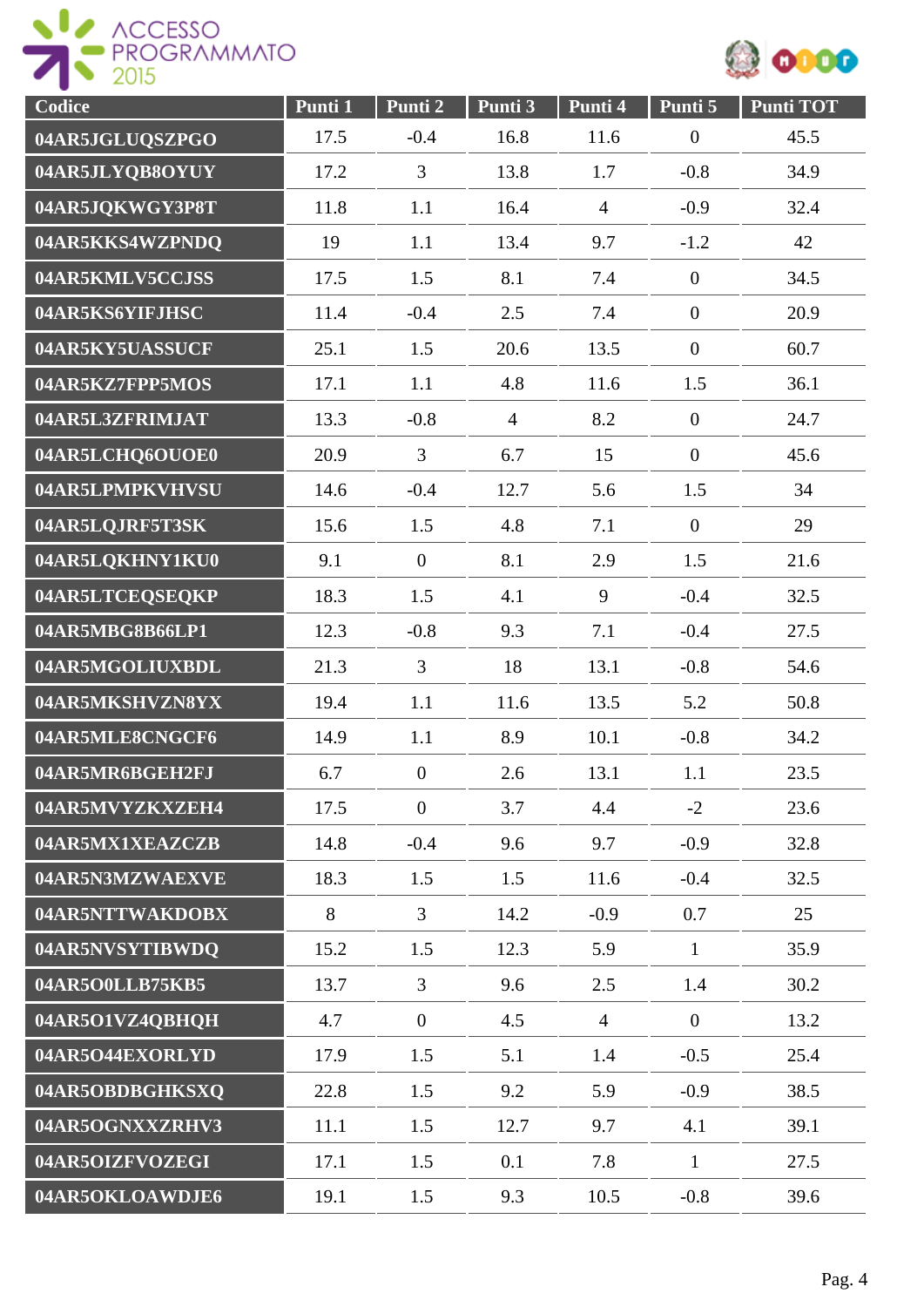



| Codice          | Punti 1 | Punti 2          | Punti 3        | Punti 4 | Punti 5          | <b>Punti TOT</b> |
|-----------------|---------|------------------|----------------|---------|------------------|------------------|
| 04AR5OQWXFC6HXZ | 22.8    | $-0.4$           | 7.8            | 7.1     | 1.1              | 38.4             |
| 04AR5OVI3NVPNLF | 17.5    | 1.5              | 6.3            | 4.8     | $\overline{0}$   | 30.1             |
| 04AR5P3FV0726AF | 15.3    | $\boldsymbol{0}$ | 2.5            | 6.7     | $\overline{0}$   | 24.5             |
| 04AR5PJJ3FYX6FD | 20.5    | 1.1              | 1.7            | 4.8     | 2.6              | 30.7             |
| 04AR5PKATPW3BWS | 12.7    | $-0.4$           | 4.1            | 7.4     | $-0.4$           | 23.4             |
| 04AR5PLG0IKXTVL | 11.1    | 1.5              | 8.2            | 4.5     | 4.1              | 29.4             |
| 04AR5PQEZGR17UU | 6.7     | $\overline{0}$   | 5.2            | 5.6     | 1.5              | 19               |
| 04AR5PSJCBFTRWT | 15.7    | 1.5              | 2.9            | 8.6     | $-0.4$           | 28.3             |
| 04AR5PUVSOGN2XQ | 4.2     | 1.1              | 6.2            | 6.7     | $-2.1$           | 16.1             |
| 04AR5Q7EQACLT8X | 21.7    | 1.5              | 11.9           | 5.2     | $\overline{0}$   | 40.3             |
| 04AR5Q7P0TKOSA7 | 17.9    | 1.5              | 11.9           | 7.1     | 2.2              | 40.6             |
| 04AR5QD8UHYAJWG | 11.4    | 1.1              | 6.2            | 8.2     | 0.3              | 27.2             |
| 04AR5QIEQGIHORO | 9.2     | $\overline{0}$   | 6.3            | 11.6    | $\overline{0}$   | 27.1             |
| 04AR5QMKXISTL5G | 24      | 1.1              | 13.1           | 13.5    | 2.6              | 54.3             |
| 04AR5QWGJH2LOJF | 22.4    | 1.5              | 13.8           | 11.6    | $-0.4$           | 48.9             |
| 04AR5R34PWOO5LK | 16      | 1.5              | 7.8            | 10.1    | 3.7              | 39.1             |
| 04AR5R7NYB1ZEOK | 7.8     | $\overline{0}$   | 2.8            | 13.5    | $-0.4$           | 23.7             |
| 04AR5RHCIKJ1BSR | 12.6    | 1.1              | 7.5            | 5.2     | $\overline{0}$   | 26.4             |
| 04AR5RLWWOWV3ZZ | 11.8    | 1.1              | 21             | 8.6     | $-1.2$           | 41.3             |
| 04AR5RP2UFYQOFK | 18.3    | $\boldsymbol{0}$ | 6.3            | 12      | $-0.8$           | 35.8             |
| 04AR5RSLYXB4EJM | 13.8    | 1.5              | 1.7            | 9.7     | 1.8              | 28.5             |
| 04AR5RSV7IUO1TQ | 17.2    | 1.5              | 6              | 13.5    | 1.5              | 39.7             |
| 04AR5RYQXBOQCXG | 14.8    | 1.1              | 8.1            | 7.8     | $\mathbf{1}$     | 32.8             |
| 04AR5S73LEGXRKC | 4.8     | $\overline{3}$   | 11.1           | 1.8     | 1.1              | 21.8             |
| 04AR5S8OUPXBOBE | 21.7    | $\overline{3}$   | 13.8           | 11.6    | 0.3              | 50.4             |
| 04AR5SIZX2QQVNB | 20.2    | 1.5              | 6              | 8.2     | 2.6              | 38.5             |
| 04AR5SNHAGJ0UEW | 16      | $-0.4$           | 6.2            | 4.4     | $-2.8$           | 23.4             |
| 04AR5T0NFINOCIO | 16.4    | 1.1              | 7.4            | 2.2     | $\boldsymbol{0}$ | 27.1             |
| 04AR5TAGI3COQRG | 16.8    | 1.1              | 12.7           | 10.1    | $\boldsymbol{0}$ | 40.7             |
| 04AR5TJPBWC3EVQ | 21.3    | 1.1              | 17.2           | 2.5     | 3.6              | 45.7             |
| 04AR5TPUOADELPQ | 20.5    | 1.1              | $\overline{2}$ | 11.6    | 0.6              | 35.8             |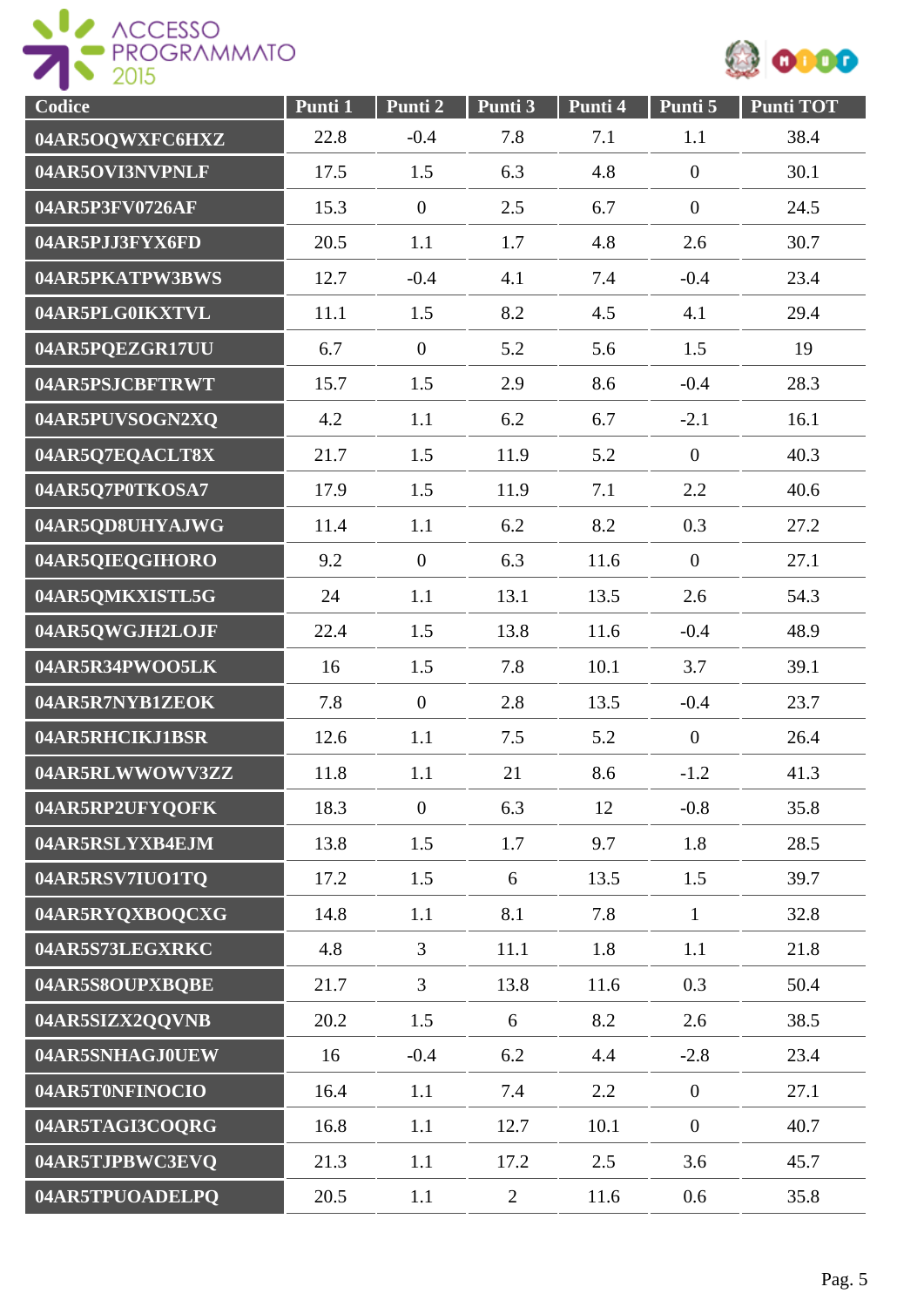



| Codice          | Punti 1 | Punti 2          | Punti 3        | Punti 4 | Punti 5          | <b>Punti TOT</b> |
|-----------------|---------|------------------|----------------|---------|------------------|------------------|
| 04AR5TX6APBALEN | 13.7    | $-0.8$           | 0.2            | 5.2     | $-0.2$           | 18.1             |
| 04AR5TXJJJ3QJNQ | 24.3    | $-0.4$           | 16.1           | 7.4     | $-1.2$           | 46.2             |
| 04AR5TZERN3SO1M | 19.1    | 1.5              | 0.7            | 5.2     | $\boldsymbol{0}$ | 26.5             |
| 04AR5U4MBPI5YHG | 17.5    | 3                | 11.5           | 6.7     | 1.1              | 39.8             |
| 04AR5UEZNWNKCRA | 6.9     | 1.1              | 0.2            | 5.2     | 1.5              | 14.9             |
| 04AR5UG70OSPYJF | 7.8     | 1.5              | 9.7            | 8.6     | $-0.4$           | 27.2             |
| 04AR5UJPATI0XMF | 11      | 1.1              | 5              | 9.3     | 1.7              | 28.1             |
| 04AR5UMZ5QYTW4D | 13.4    | 1.5              | 4.8            | 6       | 1.1              | 26.8             |
| 04AR5UQD1AFHYKY | 23.2    | 1.5              | 13.5           | 5.2     | 5.6              | 49               |
| 04AR5UTMZ0DBYOZ | 20.9    | $-0.4$           | 11.1           | 7.4     | 0.3              | 39.3             |
| 04AR5UUBA0SLYED | 17.1    | 1.1              | 11.1           | 10.5    | $-0.1$           | 39.7             |
| 04AR5UYT6DMN53T | 24.7    | $-0.8$           | 5.8            | 10.5    | $-0.8$           | 39.4             |
| 04AR5V2EZBEVQKP | 7.7     | 1.5              | $\overline{7}$ | 6.7     | 1.4              | 24.3             |
| 04AR5VCY0EWXJ2D | 16.4    | 1.1              | 2.9            | 10.1    | 1.5              | 32               |
| 04AR5VHKYNNHPQJ | 9.9     | 1.1              | 13.8           | 9.7     | $-1$             | 33.5             |
| 04AR5VHL6KUEJHY | 10.4    | 1.5              | 1.8            | 2.2     | 1.1              | 17               |
| 04AR5VKTP05KTHO | 13.4    | 1.5              | 6.3            | 8.6     | $\overline{0}$   | 29.8             |
| 04AR5VMLGBH6NWN | 16.4    | 3                | $\overline{7}$ | 3.3     | $\boldsymbol{0}$ | 29.7             |
| 04AR5VWY7GEWWXK | 19.8    | $-0.4$           | 8.6            | 9.7     | 3                | 40.7             |
| 04AR5W1EHFY6EUQ | 8.1     | $\overline{0}$   | 7.8            | 5.6     | 1.1              | 22.6             |
| 04AR5WENZTHAHMT | 16      | $-0.8$           | 9.3            | 4.8     | 3.7              | 33               |
| 04AR5WEO5AX0105 | 9.6     | 1.5              | 7.4            | 3.3     | $-0.4$           | 21.4             |
| 04AR5WILUBLRDOC | 18.6    | 1.1              | 16.4           | 11.2    | $-0.6$           | 46.7             |
| 04AR5WOIY0RUJER | 18.7    | 1.5              | 16.1           | 3.3     | 5.6              | 45.2             |
| 04AR5WPIXXYQ1W6 | 22.4    | 1.5              | 6.7            | 8.2     | 0.7              | 39.5             |
| 04AR5WTRGCN1AA7 | 20.2    | 1.5              | $-1.6$         | 4.8     | $-2.4$           | 22.5             |
| 04AR5X77B1UXMBU | 7.7     | $\overline{0}$   | $\mathbf{1}$   | $-0.9$  | 0.3              | 8.1              |
| 04AR5XAFRRNGQQL | 9.5     | $-0.8$           | 2.5            | 9       | $-0.4$           | 19.8             |
| 04AR5XHJDGMDRMI | 23.2    | 1.1              | 14.2           | 11.2    | 2.2              | 51.9             |
| 04AR5XIMT6QNV3R | 14.2    | $\overline{3}$   | 7.5            | 11.2    | 1.8              | 37.7             |
| 04AR5XSSVSEGUEL | 16.8    | $\boldsymbol{0}$ | 4.8            | 8.2     | $\overline{0}$   | 29.8             |